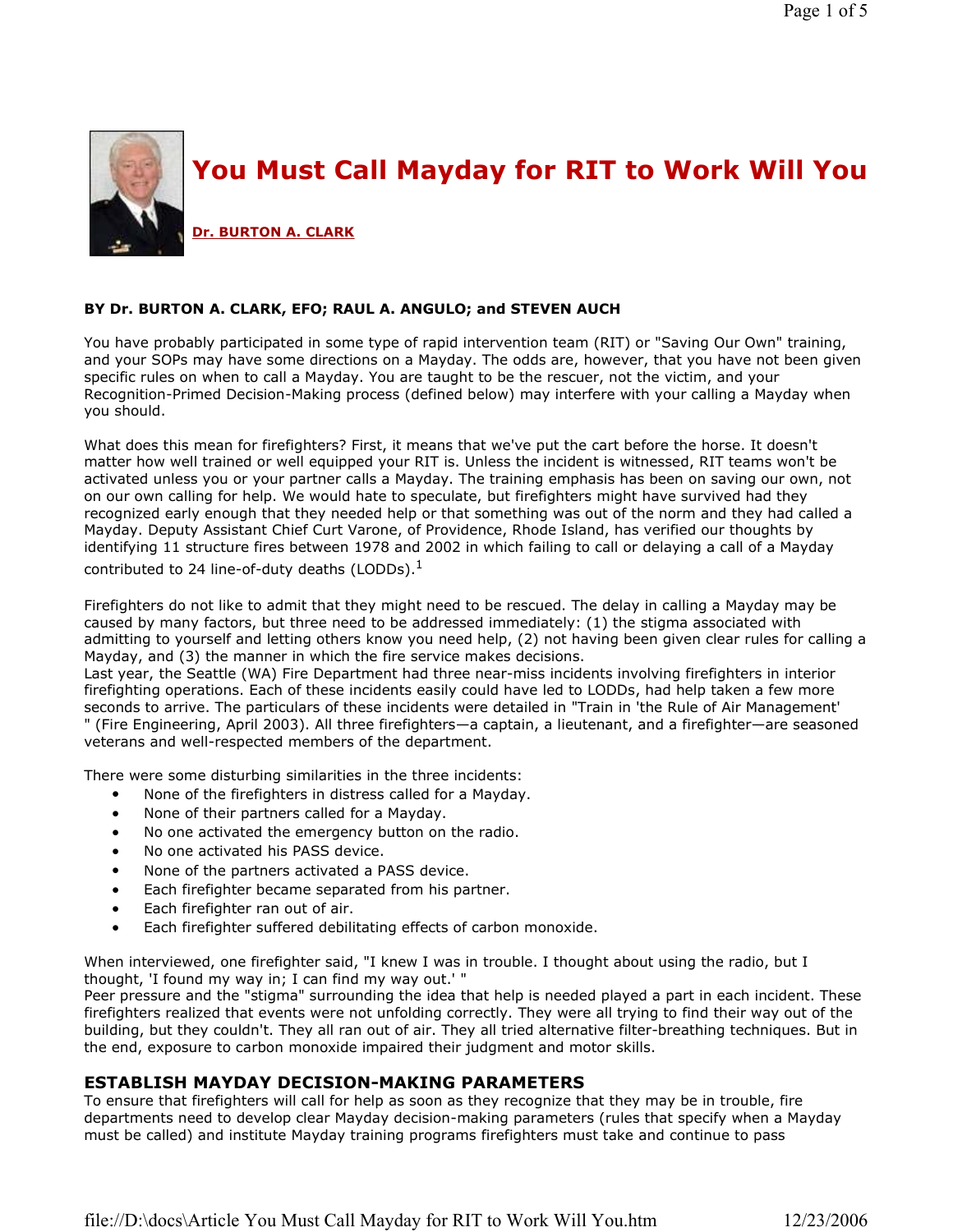throughout their fire service experience. The parameters/recommendations are based on logic similar to that used to establish training programs that teach military fighter pilots when they should eject from their planes in an emergency.<sup>2</sup>

Fighter pilots are given clear, specific ejection parameters (rules governing when to eject), and they are trained and retrained on making the ejection decision and drilled on actually pulling the ejection cord several times a year. The comparison of firefighters' calling a Mayday to pilots' ejecting from their planes makes good sense, according to Kelly M. Woods, a former Navy fighter pilot who had to eject over North Vietnam when his jet plane was shot out from under him. After military service, he became a career firefighter. He and his partner were advancing a line down a basement stairway when the stairway collapsed, pinning him under the stairs. His partner called a Mayday. Today, Woods is an instructor with the West Virginia State Fire Academy. It may seem strange that we have to create rules to tell firefighters to call a Mayday. But, remember that we teach firefighters to be aggressive and expect them to act aggressively. Chief Alan

Brunacini of the Phoenix (AZ) Fire Department noted at the 2002 Maryland Fire Chiefs Conference: "The hardest thing to do is to put a firefighter in reverse." Think of how we train firefighters. Do they ever fail to put out the fires in rookie school, or do they ever have to make the decision to retreat? Are firefighters ever put into training or drill situations in which they have to make the decision to call a Mayday for themselves? If the answer to these questions is no, how can we expect our firefighters to make these decisions under realworld life and death conditions?

### THE DECISION-MAKING METHOD

The manner in which we make decisions may be part of the problem also. Klein Associates researchers analyzed how U.S. Army battlefield commanders make decisions. We are using the military-fire service comparison because firefighters, like the military, must make decisions "while confronting time pressure, [under] changing conditions, [for] high stakes, and [with] unclear immediate goals and incomplete information."<sup>3</sup>

The Klein study describes the cognitive process used to make decisions on the fireground, referred to as "Recognition-Primed Decision-Making (RPD)." As an example, officers arriving on the scene look at the picture (visual cues: fire, smoke, construction, time of day, occupancy, and so on) in front of them and then compare that picture with the pictures in their memory bank. When a match is found, they choose what worked at a similar situation in the past and use that experience to drive their strategy and tactics for the present situation.

This is a very rapid decision-making process. The first option chosen and followed is also most likely the only option considered. RPD is effective most of the time but not all of the time. Kline states: "Unfortunately, the first option may not be the best decision." (3, 43) This memory bank of pictures and actions we have to choose from has been developed over years of experience and training. It has been referred to as a "photographic slide tray." Using this analogy, we might say that "we may be missing some slides." RPD isn't limited to command-level officers; we all use it.<sup>4</sup>

### RPD AND MAYDAY

What does RPD have to do with Mayday? Remember that all three Seattle firefighters, two officers and one firefighter, were experienced. They had gotten themselves out of tight spots before; all said they had experienced running out of air and using the filter breathing method (disconnecting the low-pressure hose from the regulator and putting the end in the turnout coat to breathe) to get out at previous fires. None had ever had a Mayday called for them. They were using RPD to respond to the situation at hand, but it did not work this time. It is safe to assume that the Mayday-calling slide was not in their RPD slide tray.

Do you train firefighters in the simple act of using the radio to practice calling a Mayday? If not, maybe you should. For example, at a working fire, an officer fell through the floor into the basement. His radio transmission was, "14's in the basement."<sup>5</sup> He never called a Mayday. Other factors also contributed to this LODD. We do not know if he had the Mayday-calling slide in his RPD slide tray.

Our firefighters may not be prepared to call a Mayday for themselves. Following is a summary of research conducted for previous articles. The tests covered making decisions pertaining to calling a Mayday.

 The New Iberia (LA) Fire Department conducted a drill to determine if the firefighters would call a Mayday for themselves. An open space 60- 2 100-foot building was used; 400 feet of hose was stretched through the building, and 18 teams of two members and one team of three members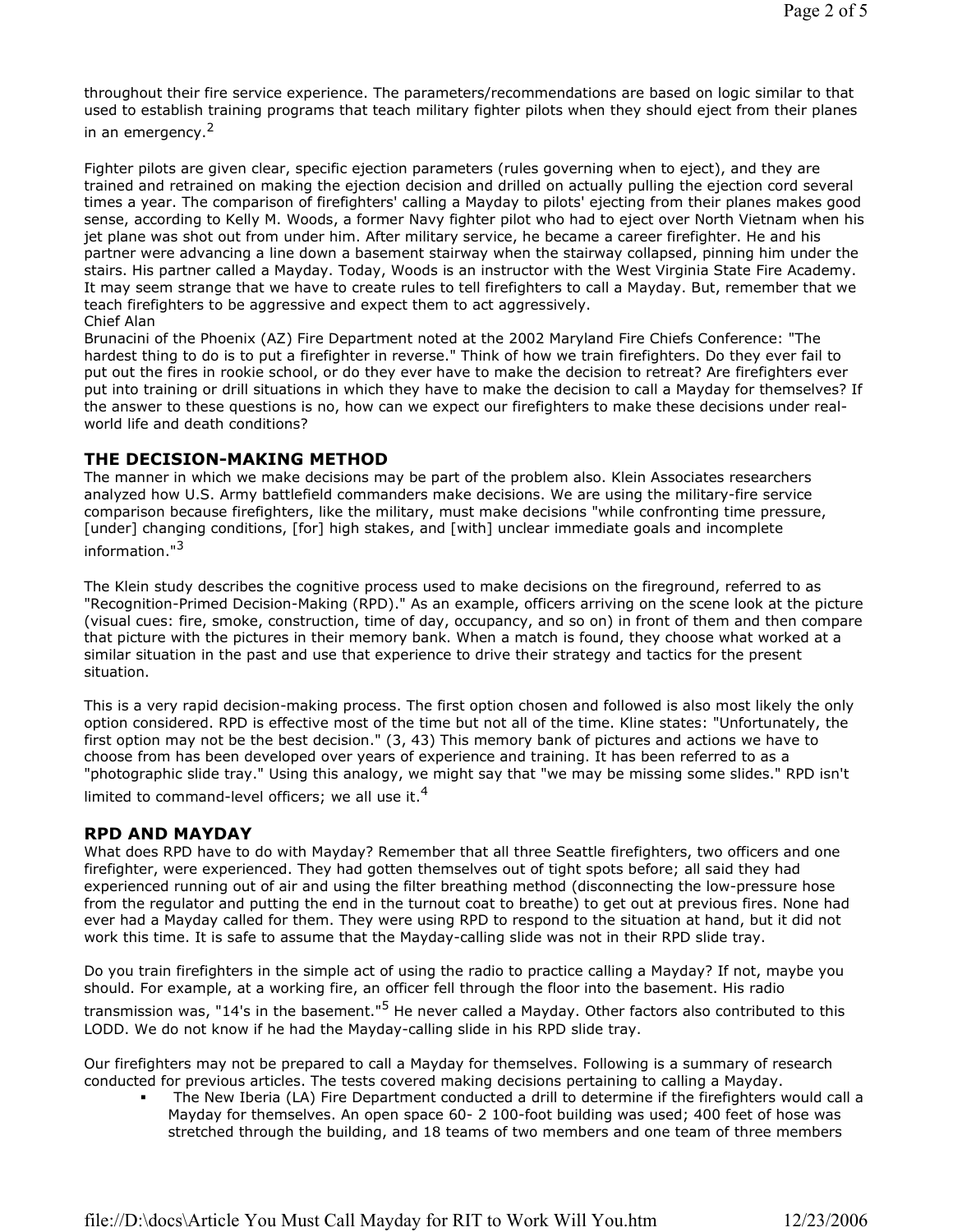were sent in one team at a time. They were told to follow the hose and assist another team at the end of the hoseline. The conditions were immediately dangerous to life and death (IDLH), cold smoke, and zero visibility (masks were blacked out). Their SCBAs had only 800 psi in them (only three firefighters noted the low air). Thirty-nine members participated—17 captains, 14 drivers, and eight firefighters. All personnel had a portable radio assigned to them on the apparatus; only 18 of the 39 firefighters took their radio in with them. The situation made it impossible to fulfill the assignment of joining the other team at the end of the hose.

Training Officer Martin Delaune reported the following:

- —Four kept going until their air was depleted.
- —After the low-air alarm activated, 22 kept going forward for four minutes.
- —After the low-air alarm activated, eight kept going forward for three minutes.
- —Two discussed the situation for 2.5 minutes before beginning the retreat after alarm activation.
- —Three began the retreat when the low-air alarm activated.
- —Three activated their PASS alarm.
- —Two radioed a Mayday.
- $-$ None survived. They all ran out of air before they got out.<sup>6</sup>
- The Fort Worth (TX) Fire Department tested about 500 firefighters (four companies at a time) in a RIT/Mayday drill. A large open-floor plan building was used. A charged 145-foot 13/4-inch attack line went from the entrance door into the building. One loop had been placed in the line. The conditions were IDLH and zero visibility (masks blacked out). The line ended at a doorway that led into a suite of three offices. A manikin was placed in one of the rooms. The teams were told to rescue the downed firefighter near the nozzle.

About one quarter (about 130) of the firefighters were unsuccessful in exiting the building before they ran out of air. Most did not call a Mayday; all were declared nonsurvivors. The few that called a Mayday for themselves made the call outside the window of survivability.

 The Indianapolis (IN) Fire Department used a 21/2-story wood-frame residence charged with live smoke for departmentwide RIT training. Four-member RIT teams were activated to locate a trapped firefighter who had declared a Mayday.

Department Training Chief Doug Abernathy estimates there were 15 to 20 failures of the low-air warning system on the SCBAs worn by the rescuers. Many of the failures resulted in out-of-air situations. Other firefighters became separated from their partners. None of the rescuers called a Mayday for themselves. "We found that we have a long way to go with our RIT and Mayday training," Abernathy reported.

 Washington Township, a department adjacent to Indianapolis, recently tested 120 firefighters in a Mayday situation. Using a large, recently abandoned restaurant and blacked-out facepieces on the SCBAs, the firefighters were taken in one at a time. All, with the low-air warning already sounding, were told that they were members of the attack crew. It was further explained that they had become separated from the others. Individually, the firefighters were spun around, to disorient them, and positioned five feet from the charged handline. Training Officer Dale Strain explained that he hoped the firefighters would then declare a Mayday over the radio and activate the alarm on their PASS device. Strain reports that all but a few did one or both procedures; he attributed this success to the Mayday training the firefighters had recently received.

## MAYDAY RULES

Firefighters start developing their RPD slide tray in rookie school. Hesitation, retreat, and call for help are not learned. With this in mind, how do we learn when to call a Mayday? Throughout your career you will most likely never need to call a Mayday. We cannot rely on experience to teach us this competency—the first time may be the last time. If there is a very important skill that you very rarely need to use and you have to do it right the first time, you must drill, drill, drill—drill your entire career. Jetfighter pilots review ejection doctrine before each takeoff, and they drill on it every two months.

We developed nine "Mayday Decision Parameters" to guide firefighters in deciding when to call a Mayday in a single-family dwelling fire.<sup>7</sup> Individuals and small groups brainstormed to identify the specific parameters. The parameters were then submitted to sample populations of firefighters (339), to determine if they agreed or disagreed that they must call a Mayday under those conditions. These parameters are not conclusive and have not been field-tested. The nine conditions receiving the highest number of "agreements" among those surveyed that these conditions warrant calling a Mayday are presented to foster further discussion and study.

The parameters are as follows: (1) if you become tangled, pinned, or stuck and the low-air alarm activates;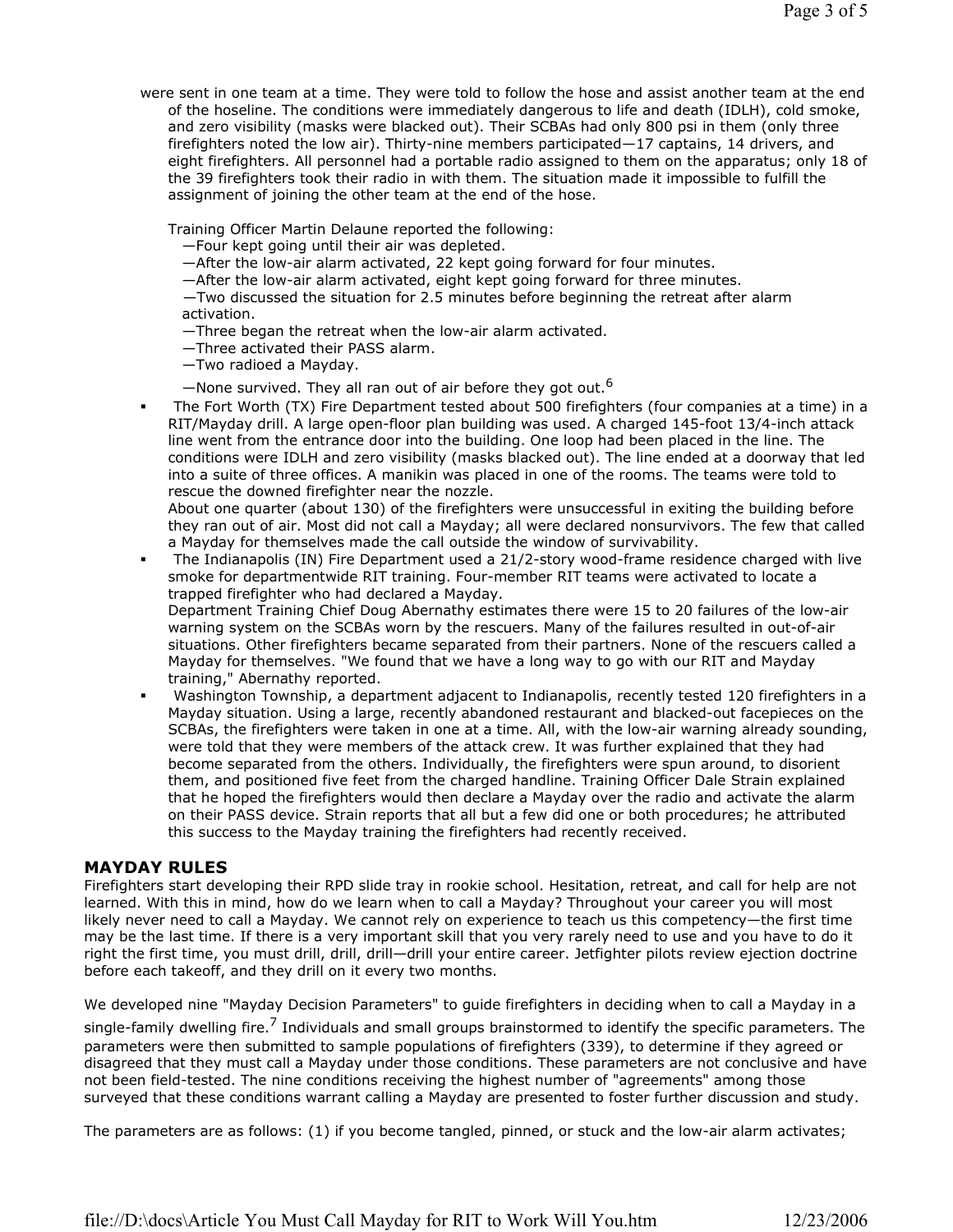(2) if you fall through the roof; (3) if you become tangled, pinned, or stuck and do not extricate yourself in 60 seconds; (4) if you are caught in a flashover; (5) if you fall through the floor; (6) if there is zero visibility and no contact with the hose or lifeline and you do not know in which direction the exit is; (7) if your primary exit is blocked by fire or collapse and you are not at the secondary exit in 30 seconds; (8) if your low-air alarm is activated and you are not at an exit door or window in 30 seconds; and (9) if you cannot find the exit door or window in 60 seconds.

It would seem that firefighters intuitively would call a Mayday if they fell through the floor. However, when we asked 339 firefighters from many different fire departments if they would call a Mayday if they fell through the floor at a single-family dwelling fire under IDLH conditions, only 88 percent said they would. What are the other 12 percent going to do? Whatever it is, it is not the correct first decision.

Ninety-eight percent said they would call a Mayday if they were tangled, pinned, or stuck and their low-air alarm activated. That still leaves 2 percent who would not call a Mayday.

The Mayday condition with the lowest "yes" response was "Cannot find exit (door or window) in 60 seconds." Fifty-eight percent said they would call a Mayday; 42 percent said they would not. Remember, this fire example was in a single-family dwelling—front door, back door, and window in most rooms. We did not choose this dwelling or the exit Mayday condition by accident. When you review the National Institute of Occupational Safety and Health firefighter fatality reports for one- and two-family dwellings, the firefighter victims were very close to a window or exit door but still failed to get out in time. One minute (60 seconds) can be an eternity. Managing air and time in IDLH conditions are critical factors in Mayday decision making.

### RECOMMENDATIONS

We encourage you to be creative and to address these issues by yourself, with your crew, with your department, and with your trainees and to implement training programs that incorporate these conditions and procedures for overcoming them.

Practice calling a Mayday over the radio. Blindfold the firefighters. Have them wear gloves; hand them the radio; and see if they can turn it on, get the correct channel, push the emergency identifier button, push the talk button, and verbally call a Mayday. Have someone on another portable radio serve as communications and receive the information: Who is calling? What is the problem? Where do you think you are? Repeat the same drill in full turnout gear with SCBA in use. Put some mattresses on top of the firefighters. See if they can get the radio out of their pocket.

As the company officer, tell your crew when you expect them to call Mayday for themselves. Give specific examples. Tell them when you will call a Mayday for them, giving specific examples such as under IDLH conditions or "if your leg falls through the floor and I cannot pull you out on the first try, I will call a Mayday" or "if the ceiling falls on us and we get tangled in wire, we will call a Mayday and then start cutting our way out."

At the training academy, every time you have live-fire training, place crew members in a situation in which they must make the Mayday decision for themselves. The instructor can drop a cargo net over a member or block the exit. Build a prop that drops the firefighter through a trap door into a ball pit. This will also create a drill in two in/two out and RIT. It will also desensitize the others on the operational team to the Mayday call so they continue fighting the fire instead of abandoning their assignment to go to the aid of the downed firefighter.

If we want RIT and Saving Our Own to work, we need to put the Mayday calling slide into every firefighter's RPD slide tray. Then, we need to drill on it often. Because RPD "... is predicated on people choosing a course of action based on pattern matching, a comparison of the current problem to similar problems encountered before." (4,74) We cannot rely on fireground experience to teach us when to call a Mayday; therefore, we must simulate this lifesaving skill often.

A sobering thought related to the issue of RIT and Mayday comes from Battalion Chief Kenny Freeman of the Fort Worth (TX) Fire Department: "Personally, perhaps the most important issue brought to light through the RIT training involves the realization that my expectations and assumptions concerning the deployment of a RIT team were both inaccurate and unrealistic. While my previous as-sumptions were totally born out of a commonly held perspective, they would have been nonetheless ineffective and possibly tragic in the final analysis."<sup>8</sup>

Rapid intervention teams and Saving Our Own training are wonderful firefighter survival tools. But, like all safety equipment or SOPs, the most important component is the firefighters themselves. Just as you have to